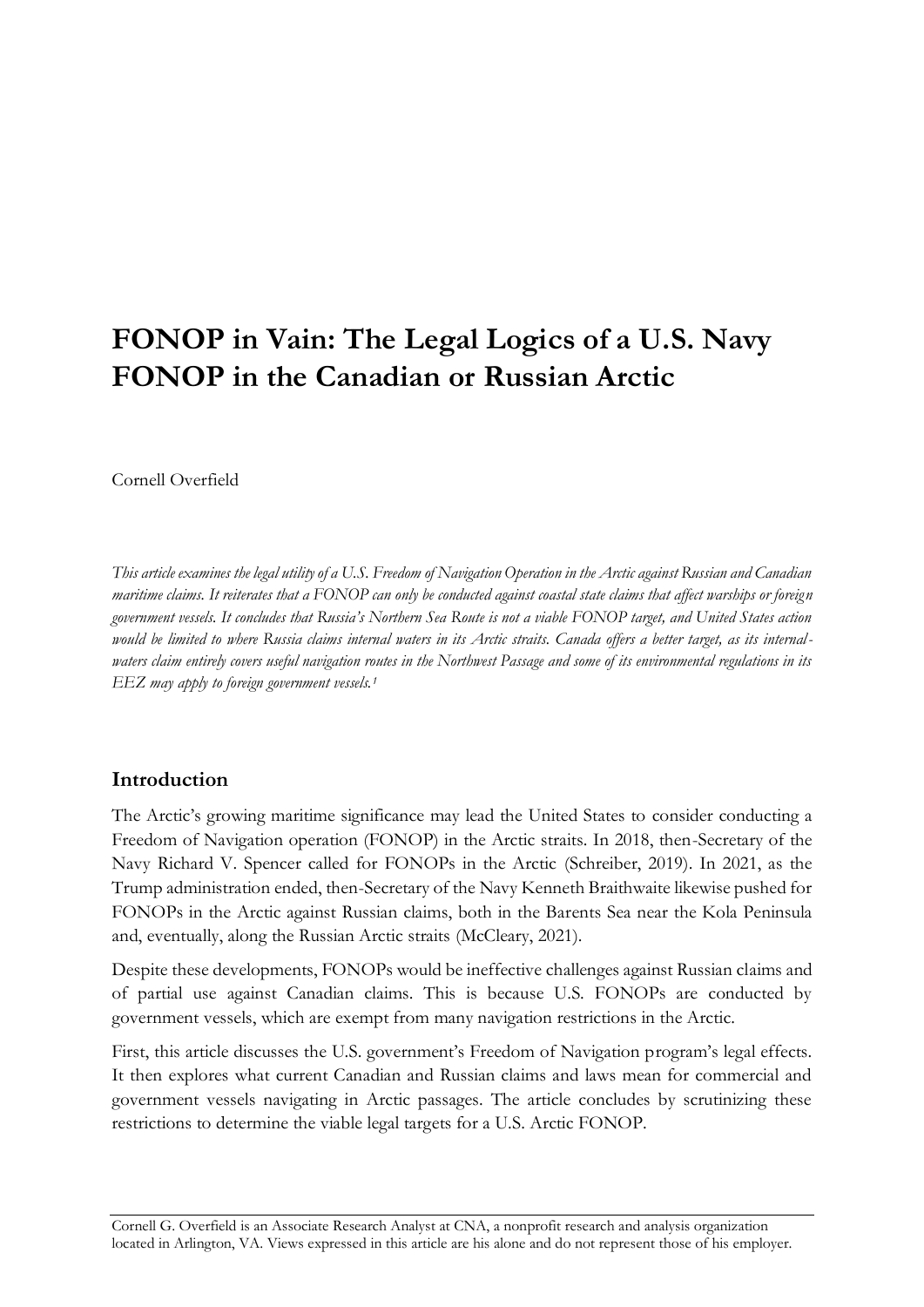#### **Freedom of Navigation operations**

To defend its interpretation of the law of the sea, the United States has coupled diplomatic protest with operational assertions of rights constrained by coastal states since the 1970s. The Freedom of Navigation (FON) program combines diplomatic and military actions to "preserve and enhance navigational freedoms" necessary for U.S. maritime mobility, as well as to reinforce recognition of the UN Convention on the Law of the Sea's (UNCLOS) navigational components (Roach & Smith, 1994: 3–4). In conjunction with diplomatic protest and consultations, the United States conducts Freedom of Navigation operations (FONOPs)—operational assertions of various maritime rights in defiance of coastal state claims deemed excessive by the United States, whether made by allied, neutral, or adversary states (U.S. Department of Defense Freedom of Navigation (FON) Program, 2016).

Although some legal scholars have questioned the practice, FONOPs have legal utility. Some scholars assert that diplomatic protest is sufficient, and operational assertions are legally unnecessary, diplomatically unhelpful, and potentially even an unlawful abuse of rights (Aceves, 1995). In their definitive statement, however, Roach and Smith argue that the FON program simply hedges effectively against the possibility that U.S. protests on paper might be invalidated by sustained U.S. behavior on the seas. They note, "These assertions of rights and freedoms tangibly exhibit U.S. determination not to acquiesce in excessive claims to maritime jurisdiction by other states" (Roach & Smith, 1994: 6). Dale Stephens has offered a similar argument for the utility of such operations (Stephens, 2012).

The U.S. cannot target every excessive claim impinging on navigational rights through the Freedom of Navigation program's operational dimension. In a strictly legal sense, the logic of a FONOP is that a vessel is doing something that the coastal state prohibits that vessel from doing, but that the flag state believes is within the rights of the vessel. A vessel's actions can only protest a restriction that applies to it. For example, government-owned and -operated vessels, including warships, enjoy immunity from environmental regulations under Article 236 UNCLOS (McDorman, 2015). They thus cannot be used to protest excessive environmental regulations on behalf of all vessels—at most they can protest that environmental rules are applied to sovereign immune vessels.

The Department of Defense (DoD)'s annual reports summarizing the claims operationally protested in each fiscal year demonstrate that the program targets restrictions that apply to U.S. naval vessels.<sup>2</sup> Figure 1 illustrates the count of claim types targeted in the U.S. FONOP program from 1991 to 2020. 34 percent of targeted claims were restrictions on innocent passage and 27 percent involved excessive internal water claims. Next came FONOPs against restrictions on military activities in the Exclusive Economic Zone (EEZ) (12.1 percent), security zone claims (9.8 percent), and excessive territorial sea claims (9.3 percent).<sup>3</sup> Restrictions on aircraft and transit passage made up between 7 percent and 6 percent of targeted claims, respectively. The "Other" category (4 percent) mostly involves archipelagic baselines and sea lanes. There was one repeated example of FONOPs targeting a coastal state's requirement that vessels obtain permission before entering the EEZ—the Maldives. However, the Maldives' claim is a universal requirement, that "No foreign vessel shall enter the EEZ of Maldives except with prior authorization…" (Maritime Zones of Maldives Act No. 6/96, 1996, sec. 14).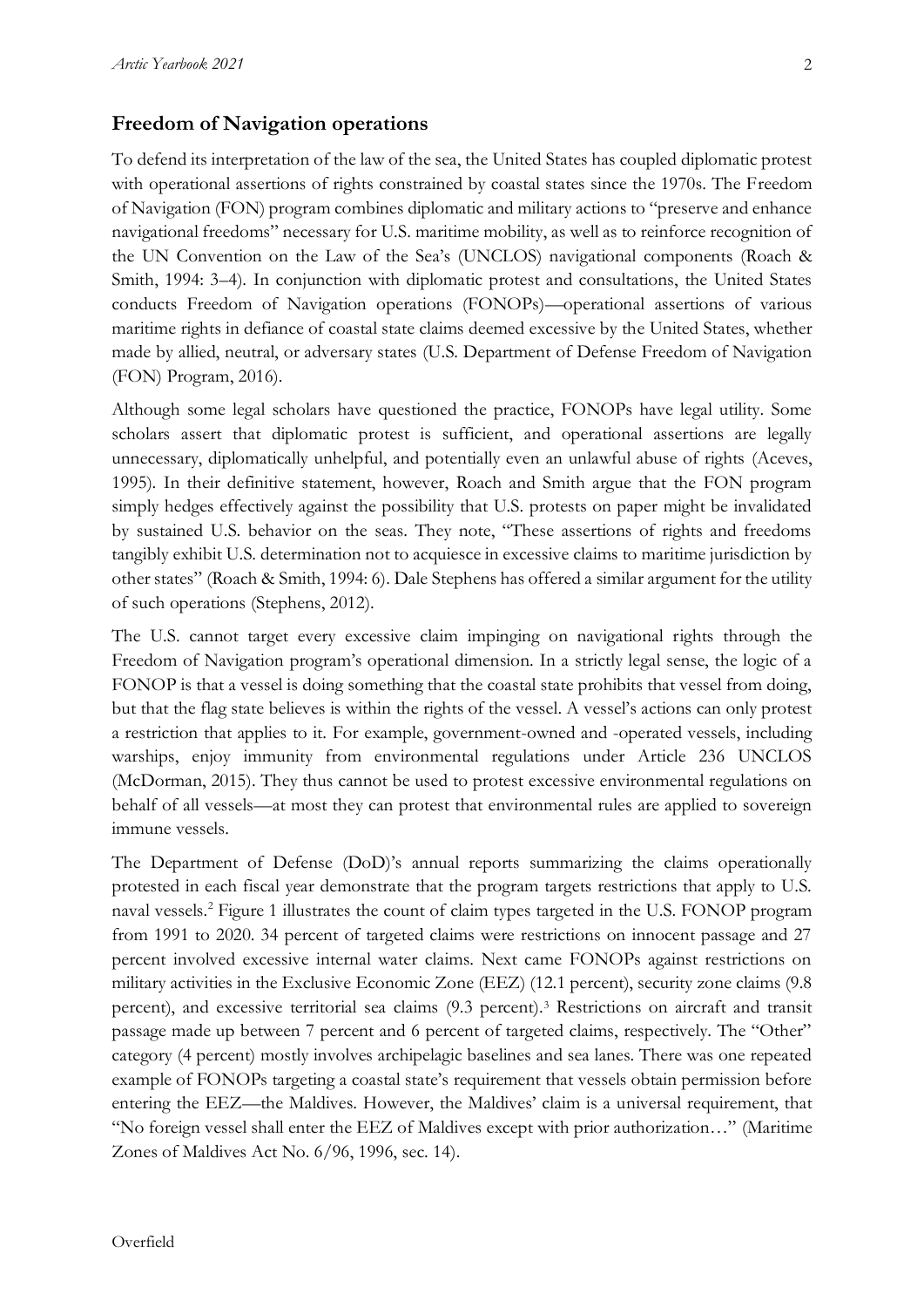

Figure 1. Graphic by author. Data compiled with help from Marian Overfield.

This historical record of U.S. FONOP targets confirms that the U.S. program of operational assertions targets restrictions that apply to warships, whether specifically or as part of a larger class (all government vessels or all foreign vessels). Thus, the U.S. Navy's legal experts appear aware that government vessels may only challenge restrictions that apply to government vessels, while restrictions on commercial vessels alone cannot be targeted in the FONOP program.

# **Law of the Sea and the Arctic**

In general, UNCLOS divides the sea into zones with distinct rules for navigational rights and restrictions. Rights grow and restrictions diminish as one gets farther from shore. In internal waters, the coastal state generally has absolute control over entry and navigation; in territorial seas, foreign vessels enjoy innocent passage rights.<sup>4</sup> On the high seas, navigational rights are unconstrained. In between, rights are based on the high seas regime, but with some constraints for commercial vessels. In addition to these zone-based rulesets, two special regimes may also have bearing on foreign vessel rights in the Arctic: straits used for international navigation and icecovered areas.

First, UNCLOS recognizes straits "used for international navigation," in which all vessels enjoy the right of transit passage. These straits have both geographical and functional criteria. Geographically, the strait must connect two areas of EEZs or high seas through a channel of territorial seas or internal waters. Functionally, these straits must be "used for international navigation," although scholars debate whether this requires merely possible use or past use, and, if the latter, the threshold. If the waters are considered a strait, the zone remains unchanged – only foreign vessel rights are altered. Vessels enjoy the slightly more expansive rights of transit passage, which permit operation in normal mode (i.e., submarines may remain submerged), while coastal states face more constrained rights, since transit passage may not be suspended (UNCLOS, 1982, Art. 39 and 44).

Second, Article 234, UNCLOS' "ice-covered areas" provision, clearly has bearing in the Arctic. Under Article 234, the coastal state may introduce and enforce more stringent environmental rules applied to their internal waters, territorial sea, and EEZ "where particularly severe climactic conditions and the presence of ice covering such areas for most of the year create obstructions or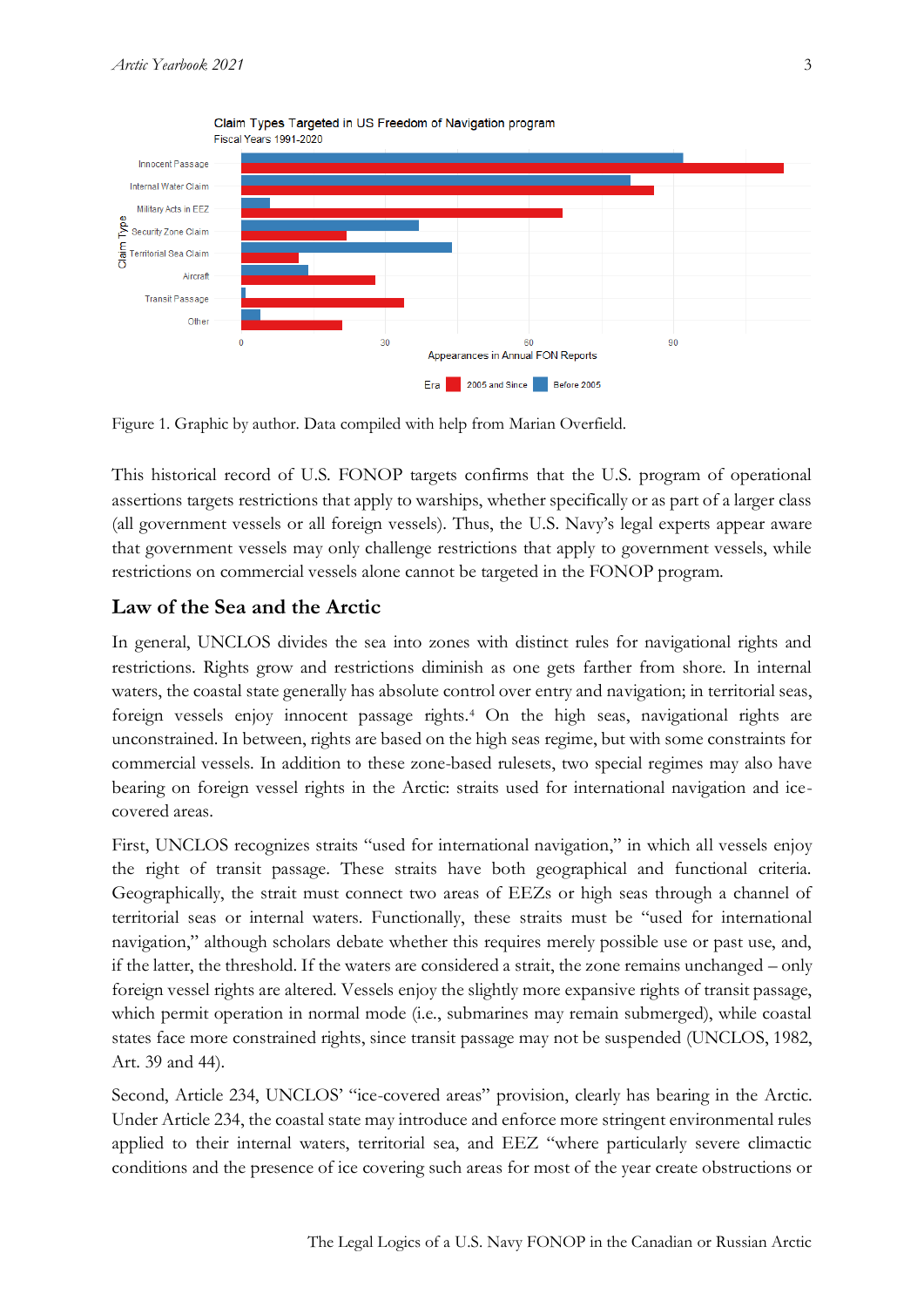exceptional hazards to navigation, and pollution of the marine environment could cause major harm to or irreversible disturbance of the ecological balance" (Solski, 2021; UNCLOS, 1982, Art. 234). These rules "shall have due regard to navigation" and may not discriminate among countries. Furthermore, these regulations do not extend sovereignty to the EEZ and do not affect the high seas.

Article 234-based provisions cannot apply to sovereign immune vessels. Article 236 clearly stipulates that "The provisions of this convention regarding the protection and preservation of the marine environment do not apply to any warship, naval auxiliary, other vessels or aircraft owned or operated by a State and used, for the time being, only on government non-commercial service"(UNCLOS, 1982, Art. 236). Not only is Article 234 situated in Part XII, "Protection and Preservation of the Marine Environment," but the text of Article 234 reiterates that the purpose of any regulations adopted under the article is "the prevention, reduction, and control of marine pollution from vessels." Furthermore, Article 236 reflects the customary international law of sovereign immunity, such as the principle *par in parem non habet imperium* (Proelss et al., 2017: 1591– 1595).

# **Current Canadian claims**



Figure 2: Canadian restrictions on navigation

Canada's claim to control navigation in the Northwest Passage rests on two bases: (1) an internal water claim and (2) two Article 234-based regulations: the Arctic Waters Pollution Prevention Act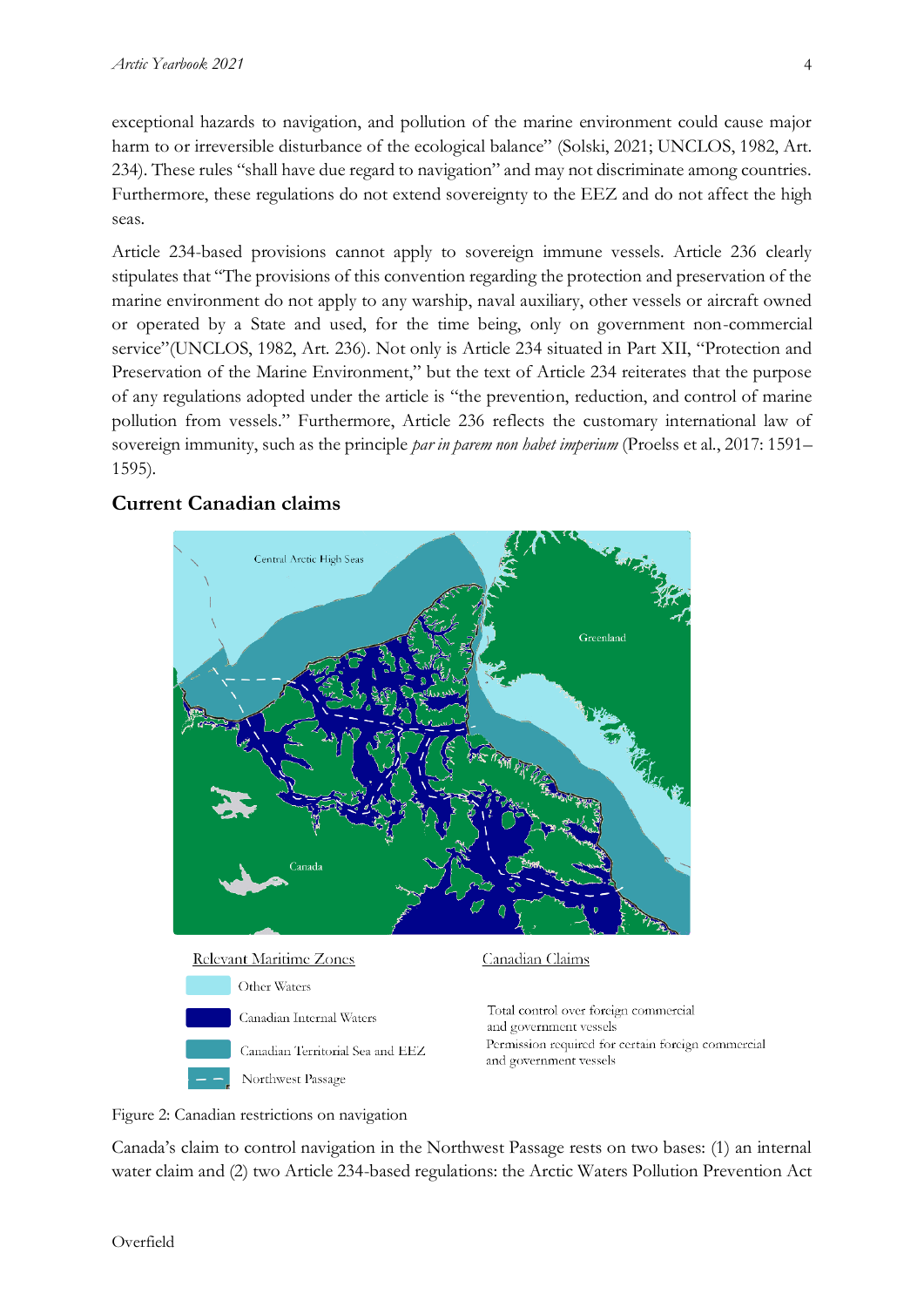and the Northern Canada Vessel Traffic Services Zone Regulations. Canada's internal waters claim is the greatest impediment to navigational rights, as it implies total control over all vessels.

#### **Canada's internal waters claim**

Canada's internal water claim entails a major restriction on navigational rights of all foreign vessels. As illustrated in Figure 2, this claim encompasses the entire Arctic Archipelago. To avoid Canada's claimed internal waters entirely, a vessel would need to route between Ellesmere Island and Greenland and then remain north of Canada's islands on a southwest bearing toward the Beaufort Sea. Current conditions make this a perilous route, even in an age of thinning and melting sea ice.

Canadian officials first began publicly describing the Northwest Passage as Canadian internal waters in 1973 (Lajeunesse, 2016: 180). In 1985, responding to media furor over the USCGC Polar Sea's transit of the Northwest Passage, Canada drew straight baselines around its Arctic islands, but formally characterized this as merely delimiting its historic title. Introducing the straight baselines, the Order in Council prefaced the action by noting that "Canada has long maintained and exercised sovereignty over the waters of the Canadian Arctic" (Territorial Sea Geographical Coordinates (Area 7) Order, 1985). Joe Clark, Canada's Secretary of State for External Affairs, described the order as defining "the outer limit of Canada's historic internal waters" (Lajeunesse, 2016: 263; Lalonde, 2018). Per Ottawa, the 1985 straight baselines mark the limits of Canada's purported historic title to internal waters (Lajeunesse, 2016: 263–265).

Canada's claim to internal waters by historic title has been criticized, including by a leading Canadian scholar (Kraska, 2015; Pharand, 1987). Canada's claim certainly struggles to meet the three criteria for historic title (International Law Commission, 1962, para. 80). First, the U.S. clearly operated in the waters of the Northwest Passage from the 1940s to the 1980s from the position that each Canadian island had its own 3 or 12 nautical mile (n.m.) territorial sea, with pockets of high seas throughout the Northwest Passage beyond Canada's territorial sea (Lajeunesse, 2016: 92–95). Second, Canada only first made a public internal water claim in the 1970s, and through the mid-1970s continued to articulate positions contradictory to an internal water claim, including its 12 n.m. territorial sea claim of 1970 (Pharand, 2007: 10). This late notice, combined with a lack of evidence that any British or Canadian explorer staked claim to waters around Canada's archipelagos, significantly undermines a credible historic title claim, which must be consistent and long-standing (Pharand, 2007).

Currently, Professor Lalonde offers the best, if untested, defense of Canada's official historic title position as justified exclusively by Inuit title transferred to Canada, particularly in the 1993 Nunavut Land Claims Agreement (The Nunavut Agreement, 1993, 2.7.1 and 15.1.1; Lalonde, 2020: 120–121). Inuit title, by this theory, is a result of their longstanding use of ice-covered waters, which was then transferred to Canada at some point no later than 1993. Still, to prevail, this novel argument would need to overcome longstanding Western state practice that sea ice is not susceptible to occupation and sovereignty claims (Joyner, 2001: 30).

Even if Lalonde's last defense failed, absent a court case (and Canada has a reservation against compulsory jurisdiction on matters of historic waters), Ottawa would surely continue to consider the Northwest Passage internal waters based on historic title. The implications for commercial and government traffic must be assessed on this assumption. Since historic title leaves no loopholes, Canada would claim total control over foreign traffic. Ottawa would expect all vessels, whether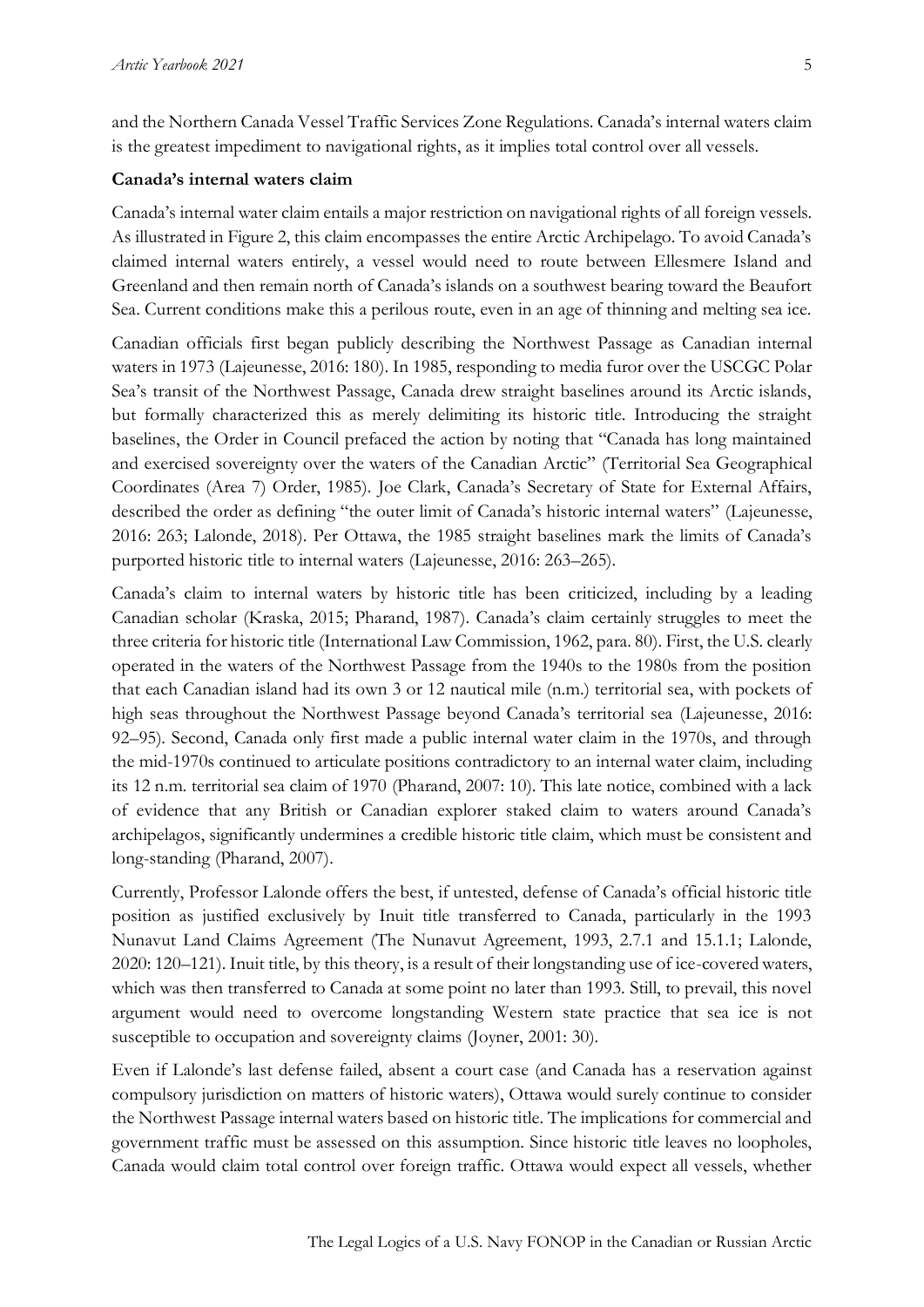government or commercial, to request and receive Canadian authorization to enter their waters and comply with any Canadian requirements.

The U.S. has protested this Canadian claim, creating fertile grounds for a FONOP. Through the 1970s, the U.S. maintained that high seas existed among the islands of Canada's Arctic Archipelago wherever waters were more than 3 n.m. from the nearest land. After Canada extended its territorial sea in 1970, and began elaborating its internal waters claim from 1973, the U.S. shifted its language as well. In a 1985 note, the U.S. announced that it "does not share" Canada's view that the Northwest Passage was internal waters (*Cumulative Digest, 1981-88*, 1993: 2047). More concretely, a 2010 U.S. protest held "the Northwest Passage constitutes a strait used for international navigation" (Wilcox, 2011: 517). This latter claim would confer transit passage rights to foreign vessels. This U.S. note, however, was silent on the underlying nature of the Northwest Passage's waters.

## **Canada's Article 234-based restrictions**

Canada has also enacted a separate suite of functional controls on navigation rooted in Article 234 that restrict commercial navigational freedoms, as well as some forms of government vessels.

The Arctic Waters Pollution Prevention Act (AWPPA) is an Article 234-based control that could theoretically extend to government vessels, but in practice does not. Today, it covers all of Canada's Arctic waters, including EEZ, territorial sea, and internal waters. The AWPPA permits the establishment of Shipping Safety Control Zones, from which the minister may prohibit certain types of vessels based, *inter alia*, on the vessel's hull construction, manning, or cargoes. The AWPPA permits regulations that prohibit the operation of certain types of vessels within Shipping Safety Control Zones and notes that the Governor in Council "may exempt from the application of any regulations…any ship or class of ship that is owned or operated by a sovereign power, other than Canada…" (AWPPA, 1985, sec. 12). This would appear to apply to any class-based prohibitions to foreign government vessels by default, requiring a regulation to specifically exempt such vessels.

In fact, the most important regulation restricting navigation under the AWPPA explicitly exempts government vessels. The Arctic Shipping Safety and Pollution Prevention Regulations (ASSPPR) governs when vessels of different ice classes may navigate in the various safety zones. However, the regulation includes a non-application clause for "government vessels and vessels owned or operated by a foreign state" (ASSPPR, 2017, sec. 3). Thus, its restrictions on navigation in Arctic waters apply solely to civilian traffic. The Arctic Waters Pollution Prevention Regulations (AWPPR) includes no such clause, but simply covers waste dumping and required liability coverage, rather than navigation itself (AWPPR, 1978).

The AWPPA and its attendant regulations apply almost exclusively to commercial vessels. The AWPPA does by default apply regulations prohibiting vessels of certain construction or manning characteristics from navigating in Canada's EEZ, territorial sea, and internal waters. However, the regulation implementing this provision includes an explicit exception for all government-owned or -operated vessels. No such exemption exists in regulations against pollution in Arctic safety zones.

Since 2010, the Northern Canada Vessel Traffic Services Zone Regulations (NORDREG), another Article 234-based regulation, has required mandatory reporting of certain vessels' locations at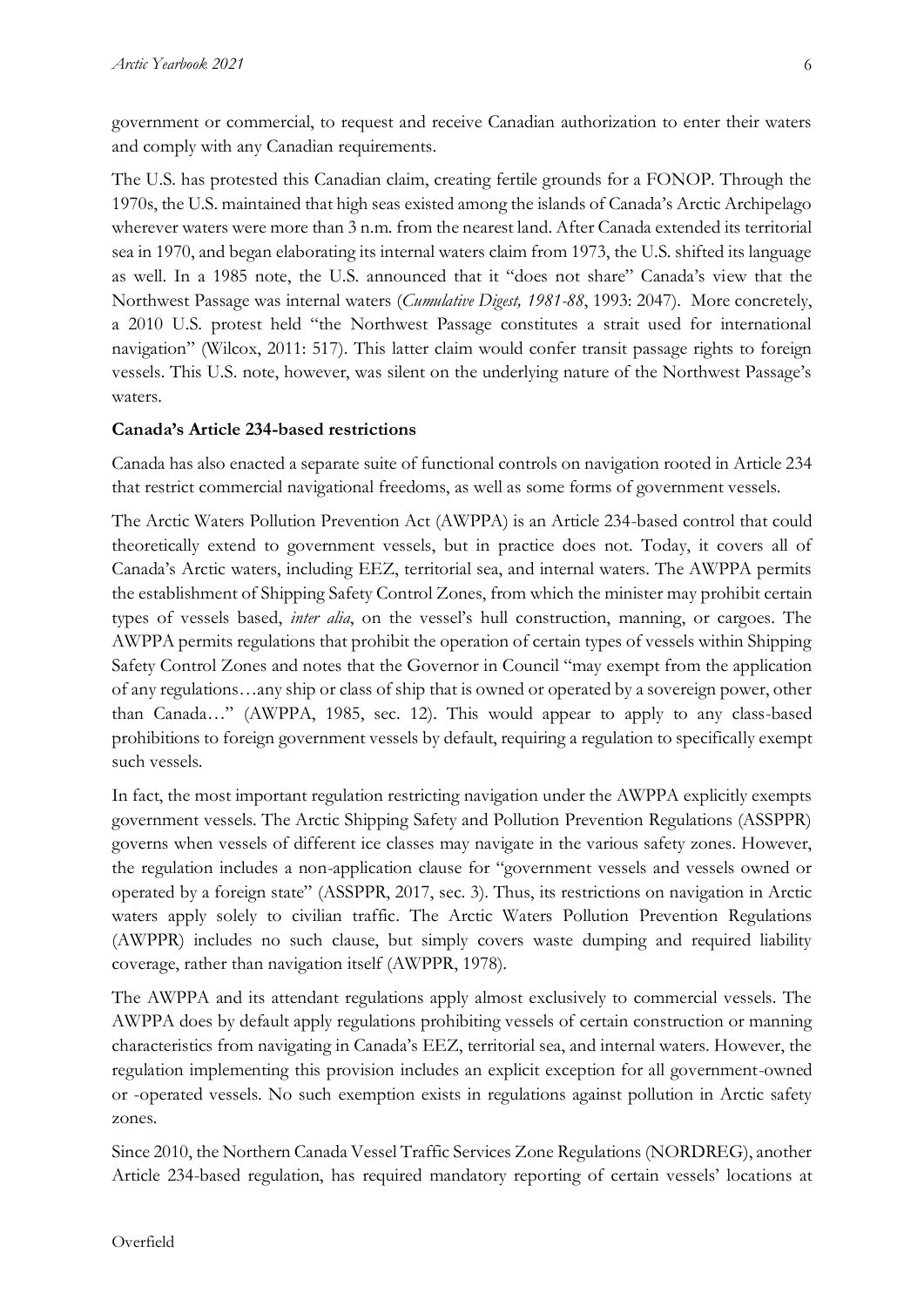various prescribed situations and times to Canadian authorities whenever a vessel is in Canada's EEZ (Kraska, 2015: 232; NORDREG, 2010). This effectively requires foreign vessels subject to the regulation to request and receive Canadian authorization before entering Canada's Arctic EEZ. Vessels that must comply with NORDREG are: (1) those with gross tonnage of over 300 tons, (2) vessels towing or pushing another vessel where the combined tonnage is over 500 tons, and (3) vessels carrying or towing pollutants or dangerous goods (NORDREG, 2010, Art. 3).

As a regulation implemented under the Canada Shipping Act of 2001, that Act informs which vessels Canada claims must comply with NORDREG. Paragraph 7(1) of the 2001 Shipping Act provides that the Act's provisions generally do "not apply in respect of a vessel, facility, or aircraft that belongs to…a foreign military force or in respect of any other vessel, facility, or aircraft that is under the command, control or direction of the Canadian forces" (Canada Shipping Act, 2001). While vessels under the command or control of Canadian forces are exempt, the same exemption is not explicitly extended to vessels in temporary service of foreign militaries. Likewise, the exemption speaks only of "foreign militaries," implying that vessels operated by a government but not a military service are also subject to regulations established under the 2001 Act.

In sum, NORDREG applies primarily to commercial vessels, but may also apply to non-military sovereign immune vessels that should be entitled to exemption under Article 236. Vessels subject to the act must file a sailing plan before entering Canada's EEZ in the Arctic and obtain clearance from Canadian authorities, as well as provide daily reports on their position.

Several states have protested the mandatory NORDREG system with arguments that it unlawfully constrains navigation for both government vessels and all vessels. The U.S. objected to the regulations in 2010, while acknowledging the need for action to protect the Arctic. First, the U.S. called the prior permission requirement "a sweeping infringement of freedom of navigation…and the right of innocent passage" that violates Article 234's proviso that any such regulations must have "due regard" for navigation. (Wilcox, 2011: 516) Furthermore, the U.S. objects to the apparent application of NORDREG to both vessels in temporary foreign military service and in non-military government service as a contravention of Article 236 (Wilcox, 2011: 516–517). The U.S. was joined by Singapore, Germany, and other entities in voicing these protests at the International Maritime Organization (IMO), although that body ultimately remained split on whether to act (Kraska, 2015: 245–246).

We can now assess the impact of the most important Canadian laws and regulations governing navigation on foreign commercial and government traffic in the Arctic. The following analysis is summarized in Table 1. Article 234-based regulations provide modest navigational restrictions, primarily on commercial navigation. Canada's internal waters claim is the greatest impediment to all forms of navigation. Because Canada claims internal waters by historic title, its position recognizes no right of innocent or transit passage within Canada's Arctic straight baselines. Both commercial and government traffic must then, according to Ottawa, request and obtain Canadian permission to enter and navigate through these claimed internal waters.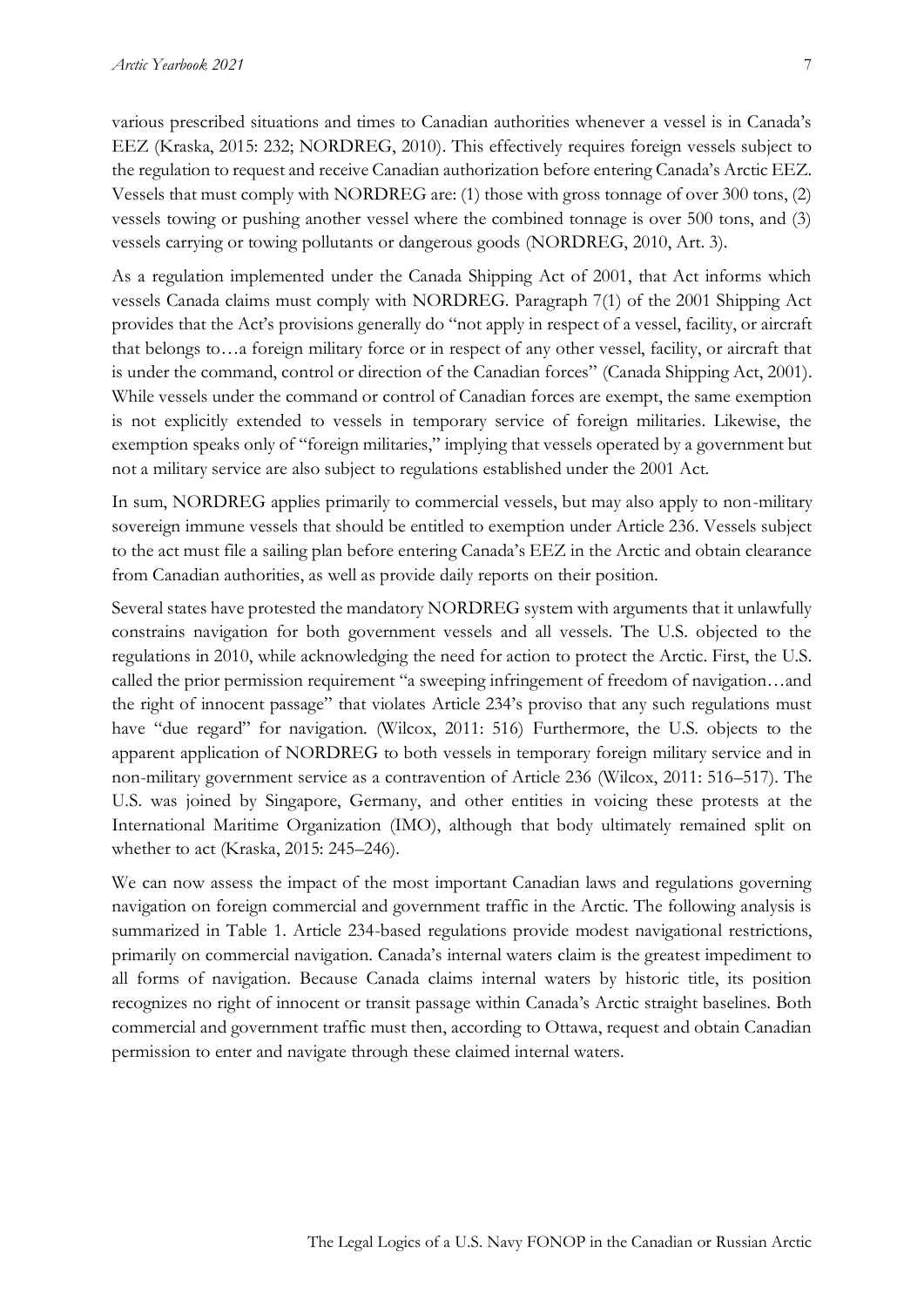|                                             | Canadian Arctic<br>internal waters                   | Canadian Arctic internal waters, territorial sea, and<br>exclusive economic zone                                  |                                                                  |
|---------------------------------------------|------------------------------------------------------|-------------------------------------------------------------------------------------------------------------------|------------------------------------------------------------------|
| Canadian Claim                              | Straight<br>(1985)                                   | baselines Arctic Waters Pollution Traffic<br>Prevention Act                                                       | Northern Canada Vessel<br><b>Services</b><br>Zone<br>Regulations |
| Basis                                       | <b>Historical Title</b>                              | <b>UNCLOS Article 234</b>                                                                                         | <b>UNCLOS Article 234</b>                                        |
| <b>Effect on Vessels</b>                    |                                                      |                                                                                                                   |                                                                  |
| <b>Commercial Vessels</b>                   | Prior<br>required                                    | potential restriction of for some vessels<br>navigation                                                           | permission Prohibition on pollution, Prior permission required   |
| Warships                                    | permission None<br>Prior<br>required                 |                                                                                                                   | None                                                             |
| Other<br>Government Prior<br><b>Vessels</b> | required                                             | permission Prohibition on pollution                                                                               | Prior permission required<br>for some vessels                    |
| U.S. Claim                                  |                                                      |                                                                                                                   |                                                                  |
| Navigational Claim                          | Transit<br>rights                                    | passage All sovereign immune vessels exempt<br>Prior permission requirement violation of Art. 234<br>"due regard" |                                                                  |
| <b>Basis</b>                                | for<br>Strait<br>used<br>international<br>navigation |                                                                                                                   |                                                                  |

TABLE 1. Canadian Maritime Claims in the Arctic and U.S. Position

# **Current Russian claims**

The Northeast Passage (NEP) runs along Eurasia's northern coast, connecting the Barents Sea with the Bering Strait. The adjacent coast is mostly Russian, except a small section north of Norway. The Russian components of the NEP vary in ice coverage. The Barents Sea has historically been fairly ice-free, while the Kara, Dmitry Laptev, and East Siberian Seas have all had thicker coverage. Ice melt and thinning in these three seas has been more pronounced than that in the Northwest Passage. Russia's Northern Sea Route (NSR), discussed below, is a sub-area of the NEP, and its restrictions apply only to part of the NEP.

Like Canada and the NWP, Russia's claims to control navigation in the NEP are based on both internal water claims and Article 234-based regulations. In contrast to Canada, Russia's Article 234-based restrictions are the major impediment to navigation, but Russia currently applies them only to non-government vessels.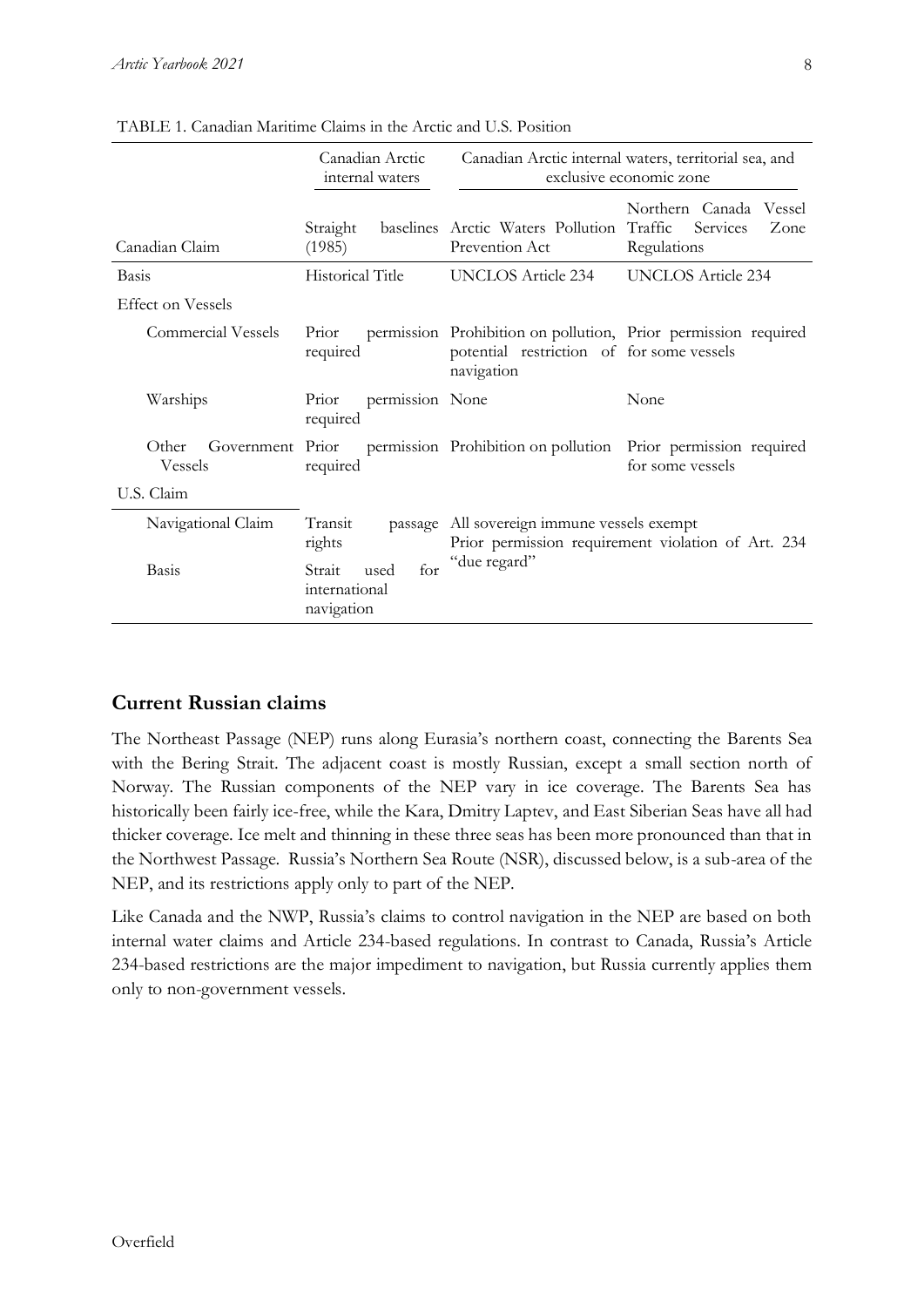

Russian Maritime Claims in the Arctic and Restrictions on Freedom of Navigation

Figure 3: Russian maritime claims in the Arctic

#### **Russia's internal water claims**

Russia has claimed internal waters based on straight baselines along parts of the NEP, but its claims are less extensive than Canada's. Unlike Canada, Russia's coastline is not dominated by the islands necessary to justify straight baselines. In 1985, the Soviet Union enclosed Novaya Zemlya, Severnaya Zemlya, and the New Siberian Islands, and thus the Kara Gate, Dmitri Laptev, Vilkitskii, and Sannikov straits, with straight baselines. Other indentations in the coast were also enclosed (Decree 4450, 1985).

Soviet and Russian practice has not made entirely clear whether these are historic or non-historic title claims, although most are inclined to interpret the claim as one to historic title. Before 1985, Russia made some claims to historic title in the Dmitry Laptev and Sannikov Straits, which the United States protested (*Cumulative Digest, 1981-88*, 1993: 1818–1819). The 1985 declaration drawing straight baselines noted that other waters, particularly the White Sea, were historic internal waters, but made no such claim to the various Arctic straits (Decree 4450, 1985). The influential Russian legal scholar A.V. Vylegzhanin argues that these waters are historic based on Russian and Soviet actions dating from the 17<sup>th</sup> century (Vylegzhanin et al., 2020). Per Vylegzhanin's account, the 1985 straight baselines merely delineated Russia's historic waters, much like the Canadian argument that their 1985 straight baselines did the same. His is a popular argument with other Russian authors (Morgunov et al., 2021; Todorov, 2017).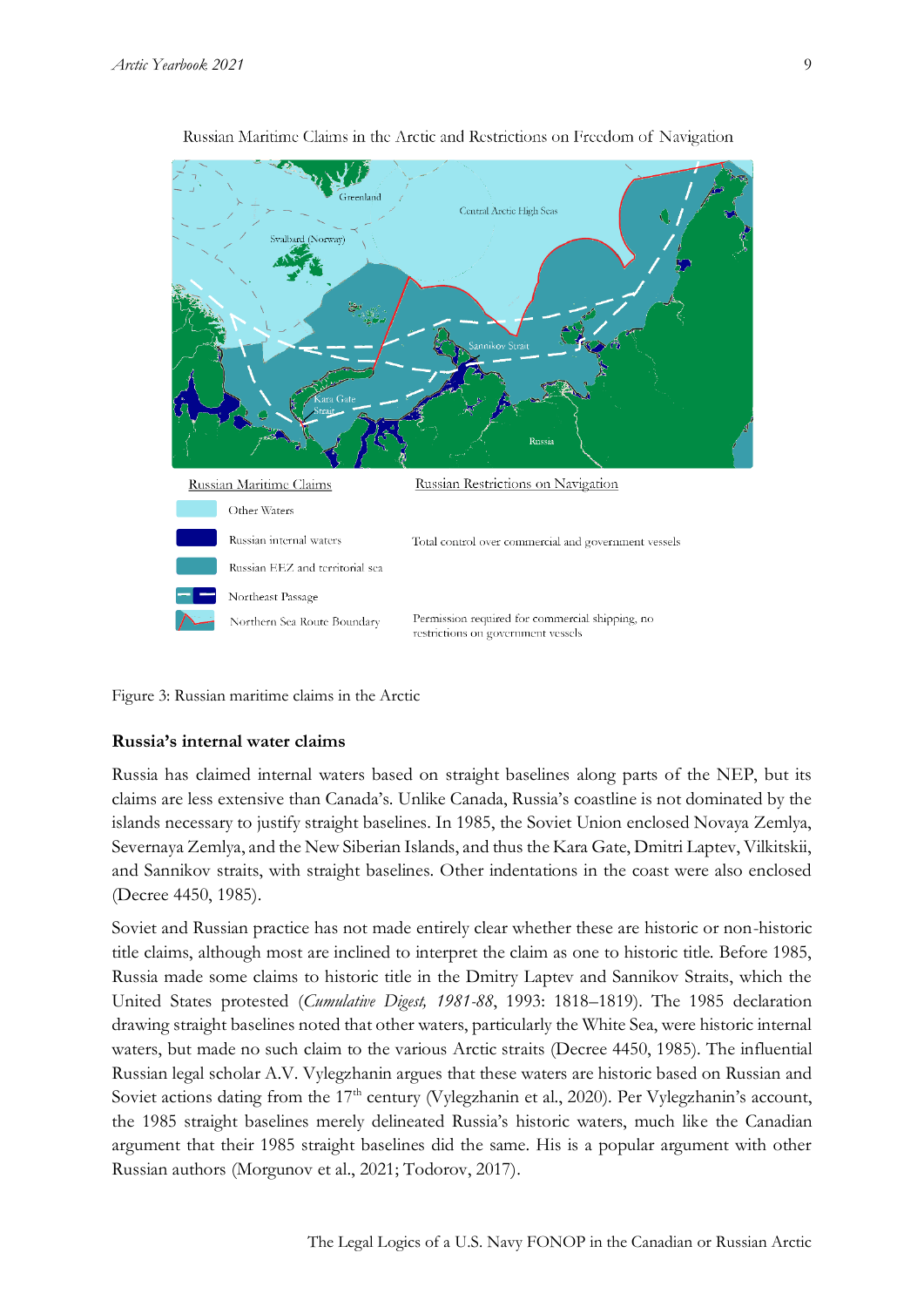Russia's current law makes no distinction between internal waters by historic title and internal waters by straight baseline, and thus expects all foreign navigation in these waters to occur with Russian consent. The 1998 Act on Internal Waters, Territorial Sea, and Contiguous Zone, which also governs innocent passage, recognizes foreign vessels' (both commercial and government) right to innocent passage only in the territorial sea (О Внутрених Морских Водах..., 1998, sec. 12.1). Thus, Russian law includes no explicit right to innocent passage even in internal waters where the right might exist subject to Article 8(2) of UNCLOS.

Russia's internal waters claims are a moderate impediment to navigational rights of all vessels. Although Russia is not clear whether its internal waters claim is based on historic title or mere straight baselines, Russian law does not admit the possibility of innocent passage in any internal waters. Thus, Russia appears not to recognize any right to innocent passage in the Kara Gate, Vilkitskii, Dmitry Laptev, or Sannikov Straits. It likewise rejects any transit passage right there, arguing they do not meet the use criteria of a strait used for international navigation. Recognizing neither innocent nor transit passage in its internal waters, Russia implicitly requires all vessels, both commercial and government, to request and obtain Russian permission before entering the Russian Arctic straits.

#### **Russia's Article 234-based claims**

Russia, like Canada, also claims control over navigation within certain parts of its Arctic internal waters, territorial sea, and EEZ with regulations rooted in Article 234 UNCLOS. Russian law defines the Northern Sea Route (NSR) as a special area, subject to certain rules "with the goal of ensuring the security of navigation, as well as the prevention, reduction and prevention of pollution to the marine environment from ships…" (McDorman, 2020; L. Zou, 2019; Кодекс Торгового Мореплавания Российской Федерации, 1999, sec. 5.1.2) This, independent of the older Russian and Soviet claim that the NSR is a national transportation route, is a clear invocation of Article 234 of UNCLOS. The NSR's area encompasses Russia's "internal sea waters, territorial sea, contiguous zone, and exclusive economic zone," bounded in the east by the 1990 U.S.-Soviet maritime boundary, and in the west by a meridian running north from Novaya Zemlya (Закон о Северном Морском Пути, 2012; Кодекс Торгового Мореплавания Российской Федерации, 1999, sec. 5.1.1).

The current Russian definition of the NSR area addresses two American concerns about navigational rights. First, the United States and some scholars worried that a previous definition might entail a Russian claim to regulate navigation on the high seas adjacent to the NSR (Brubaker, 1999). That language is no longer present in the current law. Second, Russia's current definition of the NSR is clearly incompatible with the occasional American scholarly claims that Russia has made "an implicit 'historic waters' claim to all the waters" of the NSR (Bouffard, 2021: 2; Fahey, 2018: 172). The Russian legislation covers a clearly identified EEZ that stretches from Russia's coast or well-defined straight baselines, and an EEZ cannot be internal waters. Furthermore, if Russia did consider the entire NSR area internal waters, it would have every incentive to enclose this area with straight baselines and stake a territorial sea and EEZ claim to what is currently high seas and contested outer continental shelf. As we shall see, NSR regulations are also not functionally equivalent to an internal-waters claim.

The NSR regulations apply to non-government traffic. The principal controls are found in the Maritime Shipping Act. Based on that Act, commercial shipping vessels seeking to enter the NSR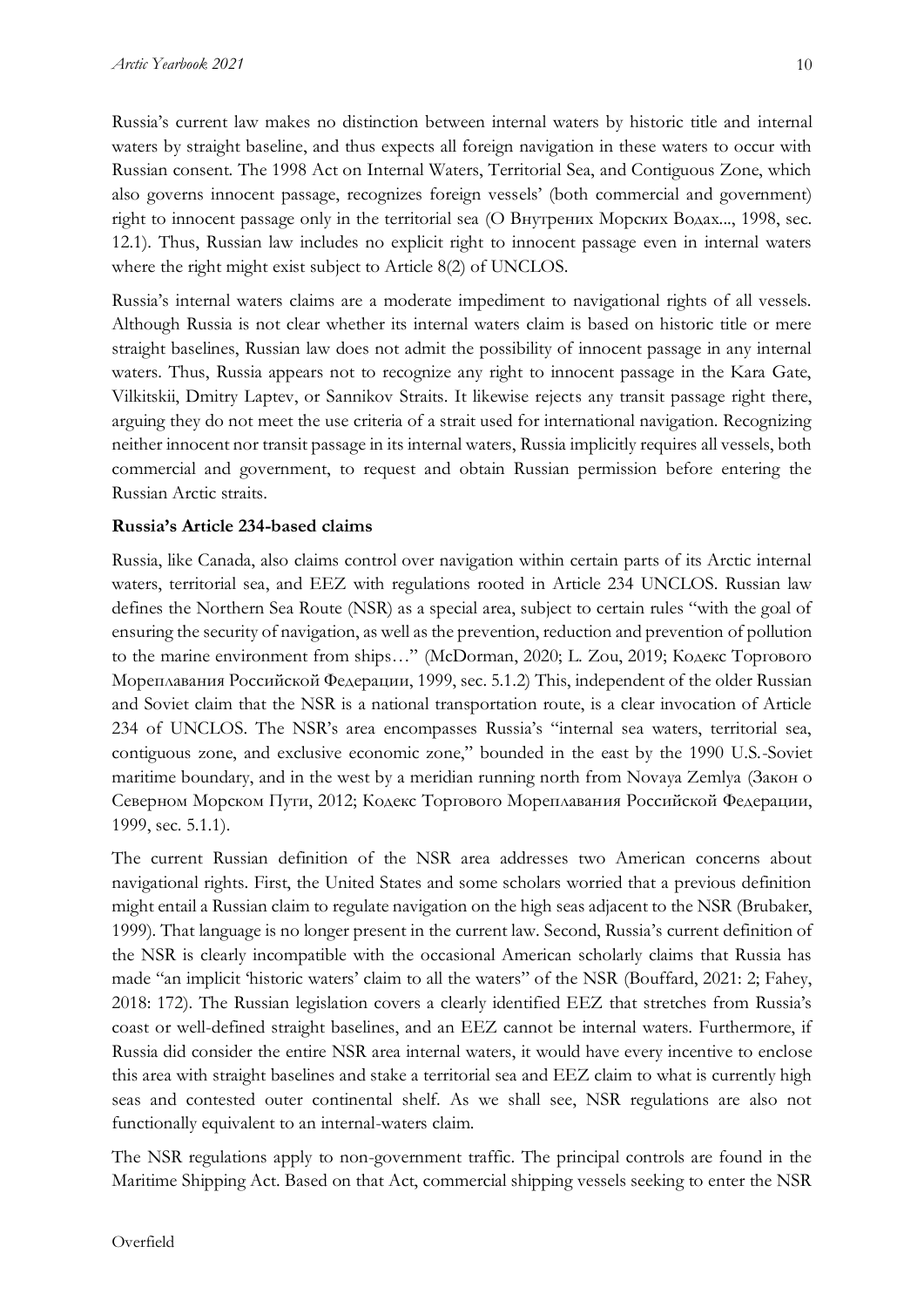area must apply in advance for permission to navigate within the NSR area. Furthermore, such vessels must utilize and pay for Russian icebreaking services and carry adequate insurance (Todorov, 2021: 4, 8; Кодекс Торгового Мореплавания Российской Федерации, 1999, sec. 5.1). Article 14 of the 1998 Act on Internal Waters, Territorial Sea, and Contiguous Zone describes the Northern Sea Route, and lays out similar requirements for foreign pleasure and tourist craft in the NSR area (О Внутрених Морских Водах..., 1998). This *de facto* requires foreign commercial

and pleasure vessels to request permission to enter some parts of the Russian EEZ.

The NSR regime currently has no effect on warships. The Maritime Shipping Act makes no claim to affect foreign sovereign immune vessels. First, the Act generally governs merchant shipping, encompassing carriage of goods and passengers, icebreaking, marine scientific research, and other economic activities (Кодекс Торгового Мореплавания Российской Федерации, 1999, sec. 2). Second, the Act's section on the NSR area's icebreaker rules extends those requirements only to "warships, military auxiliary vessels, and other government vessels *belonging to the Russian Federation*…" (Emphasis added. Кодекс Торгового Мореплавания Российской Федерации, 1999, sec. 5.1.5) The Act does not contain an explicit exemption for sovereign immune vessels, but the icebreaker provision reinforces the presumption that all sovereign immune vessels are by default exempt from the Act given Section 2's interpretative guidance. Otherwise, it would be unnecessary to explicitly extend the icebreaker requirements to Russian government vessels. The logical consequence of this provision and the Act's general focus are that foreign government vessels are exempt from all provisions under this law, unless otherwise explicitly stipulated.

Recent developments have not changed the NSR's non-application to government ships. In 2018, the French Navy's BSAH Rhône sailed along the Northeast Passage from the Barents Sea to the Bering Strait. In response, Russian officials announced their intention to introduce new regulations that would require foreign sovereign immune vessels to comply with NSR rules (Todorov, 2019). This would be a concerning development that flies in the face of international law. But, despite assertions by both scholars and media that these rules are in force, they remain mere proposals (Bouffard, 2021; Buchanan & Strating, 2020; Conley & Melino, 2020: 11; Schreiber, 2019).

In 2019, a draft bill was introduced to amend the decree No. 1102 of 1999, "On the Rules for the Navigation and Stay of Foreign Warships and Other Government Vessels." The draft amendment would require foreign sovereign immune vessels to employ icebreakers in the NSR area, as well as oblige sovereign immune vessels to request and obtain prior permission from the NSR Administration to enter the NSR area (Solski, 2019). However, the draft legislation remains, as of November 2021, in consultation and does not appear in consolidated versions of decree No. 1102 of 1999. (*Нормативные Правовые Акты*, 2019; Decree No. 1102 of 2 Oct. 1999, 1999) The necessity of the rule change, evidenced by both Russian officials' comments and the draft legislation, however, further underscores that current rules do not apply to foreign sovereign immune vessels, including warships.

In a 2015 diplomatic protest, the United States reiterated its view that the NSR is "inconsistent with important law of the sea principles related to navigational rights and freedoms" and laid out several critiques. First, the U.S. note held that straits used for international navigation exist along the NSR and that this is incompatible with Russia's internal water claims ("2015 Digest of US Practice," 2016: 526). This position would imply a non-suspendable transit passage right for all foreign vessels in any straits considered international straits, although the U.S. note does not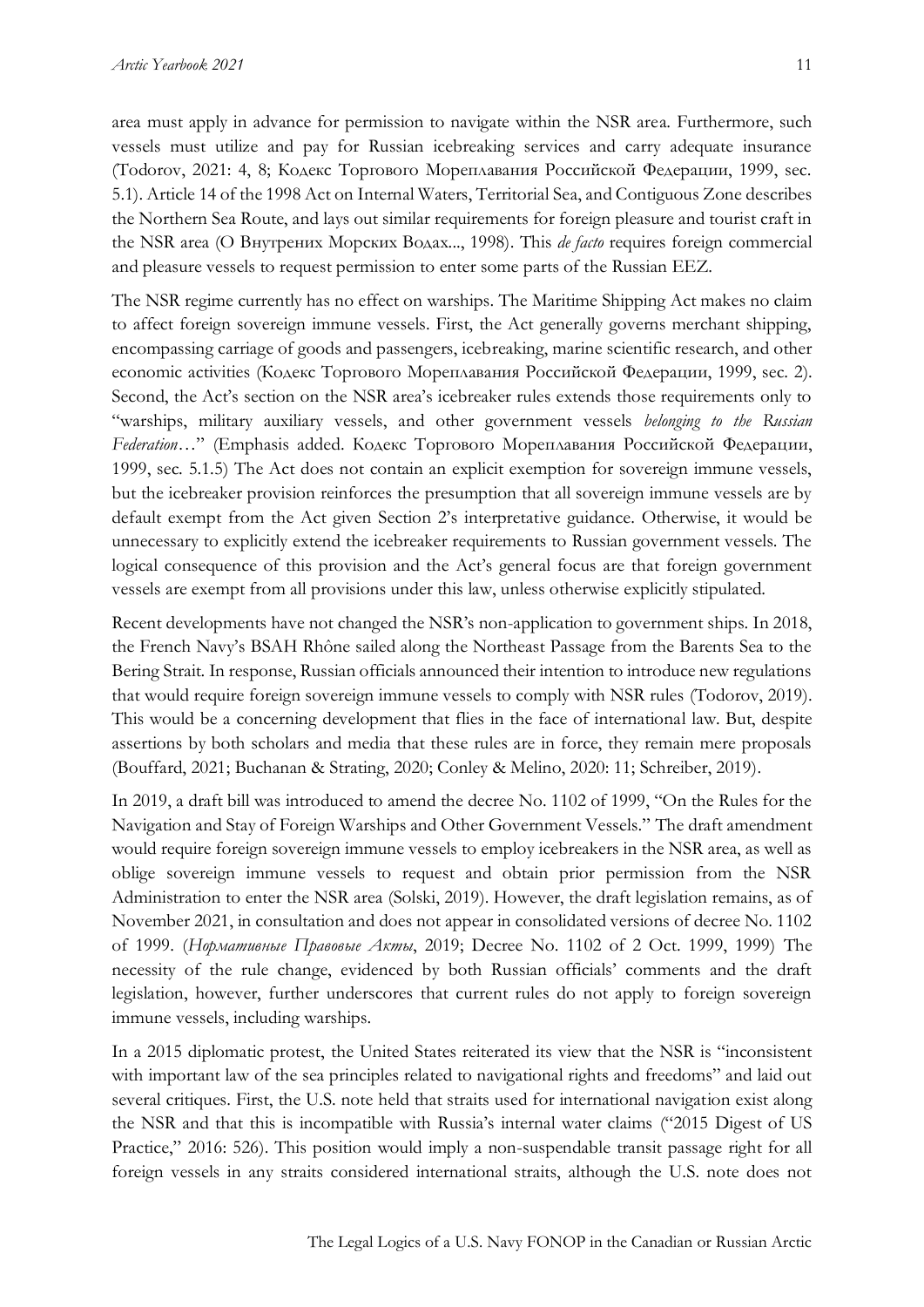specify those straits.<sup>6</sup> Second, the U.S. noted that requiring prior permission to enter the EEZ was

incompatible with Article 234's "due regard for navigation" clause. This objection implicitly takes the position that commercial vessels navigating in the NSR need not obtain prior notification from Russian authorities. Third, the U.S. noted that the law was ambiguous on whether the NSR rules applied to warships and requested confirmation that this was not the case. Although Russian law still lacks an explicit exception, it appears that foreign sovereign immune vessels are exempt from the prior notification and mandatory icebreaker requirements (2015 Digest of US Practice, 2016: 526–527).

Having laid out Russian legislation, we can summarize the effect of Russian claims on navigation along the Northeast Passage. The following analysis is summarized in Table 2. Where Russia claims internal waters in the Russian Arctic straits, Moscow's position requires all foreign vessels, both government and commercial, to request and obtain permission to enter and navigate. In contrast, Northern Sea Route rules apply exclusively to commercial vessels. Commercial vessels must request and obtain permission from the NSR Administration before entering the NSR area. Overwhelming evidence indicates that, as of November 2021, the NSR's various restrictions and requirements do not apply to foreign government vessels, including warships.

|                          | Russian Arctic internal<br>waters          | Russian Arctic internal waters, territorial<br>sea, and exclusive economic zone within<br>Northern Sea Route |
|--------------------------|--------------------------------------------|--------------------------------------------------------------------------------------------------------------|
| Russian Claim            | Straight Baselines (1985)                  | Northern Sea Route legislation                                                                               |
| Basis                    | Internal waters                            | UNCLOS Article 234                                                                                           |
| <b>Effect on Vessels</b> |                                            |                                                                                                              |
| Commercial Vessels       | Prior permission required                  | Prior permission required                                                                                    |
| Warships                 | Prior permission required                  | None                                                                                                         |
| Vessels                  | Other Government Prior permission required | None                                                                                                         |
| U.S. Claim               |                                            |                                                                                                              |
| Navigational Claim       | Transit passage rights                     | All sovereign immune vessels exempt                                                                          |
| Basis                    | navigation                                 | Strait used for international Prior permission requirement violation of<br>Art. 234 "due regard"             |

TABLE 2. Russian Maritime Claims in the Arctic and U.S. Position

# **Freedom of Navigation targets in the Arctic**

The Freedom of Navigation program's reliance on U.S. government vessels imposes constraints on FONOP targets. To be a valid legal target of a FONOP, a coastal state's maritime law must (a) be excessive to the United States' understanding of international maritime law, and (b) apply to foreign government vessels. Based on these criteria, Canadian internal water and NORDREG claims are susceptible to a FONOP, although a FONOP against the latter would likely have no implications for commercial traffic. In contrast, only Russia's internal water position is a valid target for a U.S. FONOP. NSR regulations do not currently apply to U.S. Navy or other sovereign immune vessels.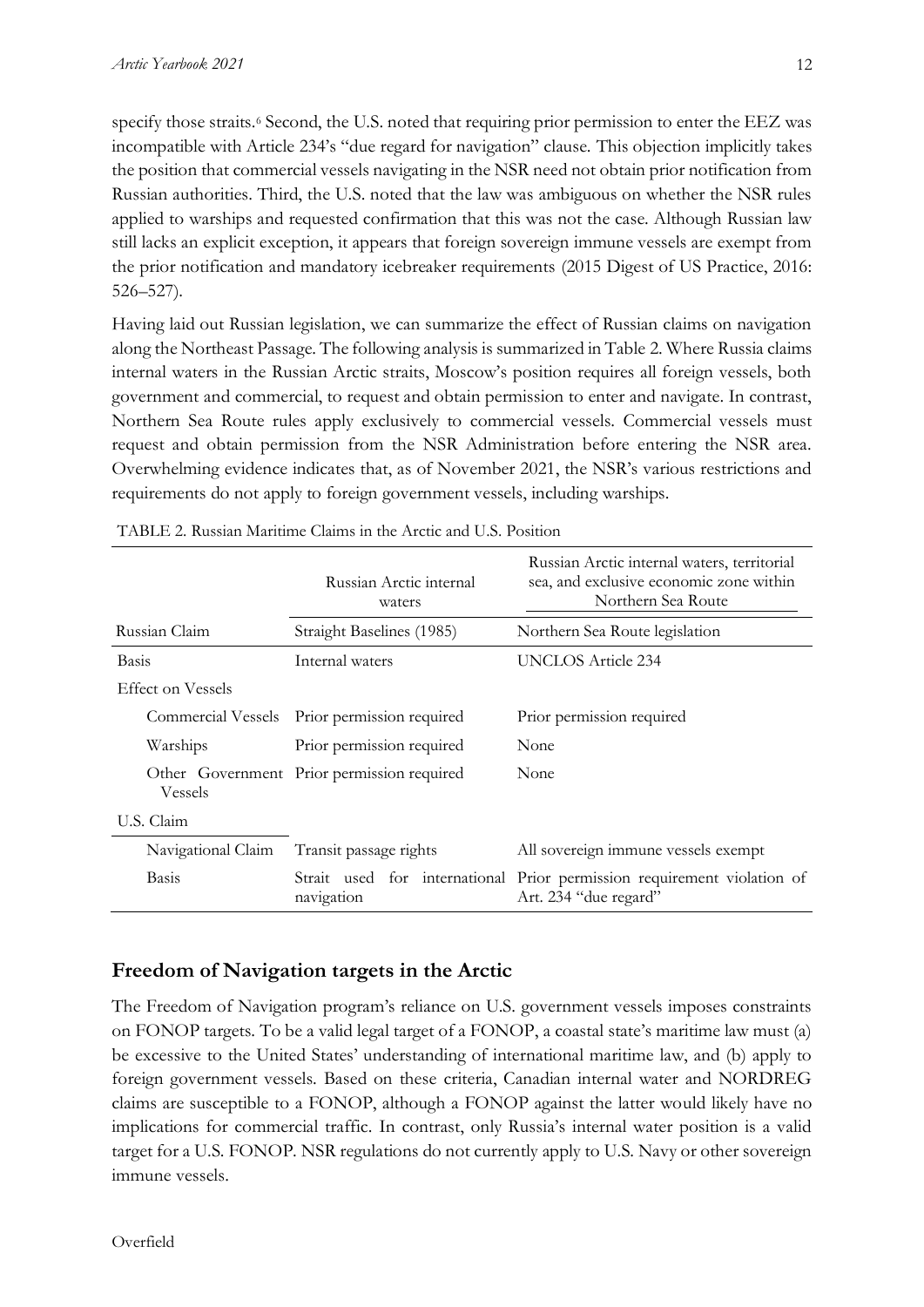## **FONOP targets in the Canadian Arctic**

Canada's internal waters claim is the most viable and substantial FONOP target. Canada's historic internal waters claim permits both commercial and government traffic by foreign vessels only with Canadian permission. Because these restrictions apply to the government vessels, they are susceptible to challenge by government vessels.

To exercise the United States' claimed transit right in the NWP in a FONOP, the U.S. Navy would have to pass through Canada's claimed internal waters to and from Canada's EEZ. The United States, however, may not be able to use Coast Guard icebreakers in light of the 1988 U.S.-Canada agreement. To reinforce that this action is an assertion of transit, rather than innocent, passage rights, the vessel would ideally behave in ways permitted under the former rather than the latter. This might be best achieved with a U.S. Navy submarine, since the normal mode provision of transit passage would permit it to navigate submerged, while an exercise of innocent passage would require it to navigate at the surface throughout the NWP. Several Canadian scholars have argued that clandestine submarine navigation cannot affect Canada's claim (Lajeunesse, 2016: 238–241; Lalonde & Lasserre, 2013; Pharand, 2007). The United States could circumvent this hurdle by simply announcing publicly the activity before and after the transit, thereby making it notorious. More challenging could be any U.S.-Canada agreement on the approval process for submarine navigation in the Northwest Passage, to which Canadian officials have alluded in the past (Byers, 2015: 168–169; Lajeunesse, 2016: 295).

NORDREG is a narrower FONOP target. The mandatory reporting requirements exempt vessels owned by foreign militaries but appear to apply to other government-owned or -operated vessels that meet the weight or pollutant criteria. Such vessels should, by the U.S. interpretation of Article 236 of UNCLOS, be exempt from all environmental regulations. This includes NORDREG, which is based on Article 234 of UNCLOS. Thus, to challenge this specific gap in Canadian law, the United States could use a government-owned or -leased vessel for some non-commercial purpose that would require passing through the NORDREG area. While doing so, the vessel would not obtain prior clearance from Canadian authorities and fail to comply with mandatory reporting requirements. This would assert government-owned vessels' exemption from NORDREG, but such a FONOP would have to emphasize "due regard" to have even a tenuous effect in defense of commercial navigational freedoms.

The AWPPA theoretically opens Canadian claims to a FONOP, but in practice, the AWWPA's implementing regulations do not offer an appealing target. Only the provisions on waste dumping fail to exempt government-owned vessels. To operationally demonstrate the illegality of this measure, a non-warship U.S. government vessel would have to willfully pollute the Canadian Arctic. Not only would this undercut the U.S. government's commitment to marine stewardship, but it would also surely poison U.S.-Canada relations.

#### **FONOP targets in the Russian Arctic**

Russia's Arctic claims meet the necessary conditions for FONOPs in a more limited fashion. Only Russia's internal water claim is a viable target for the U.S. Freedom of Navigation program. The U.S. Navy and Coast Guard can sail in the Northern Sea Route area, but it would not be a FONOP.

Russia's internal water claim is not explicitly based on historic title across all the major Arctic straits. Nevertheless, Russian law does not recognize a right to innocent passage in areas enclosed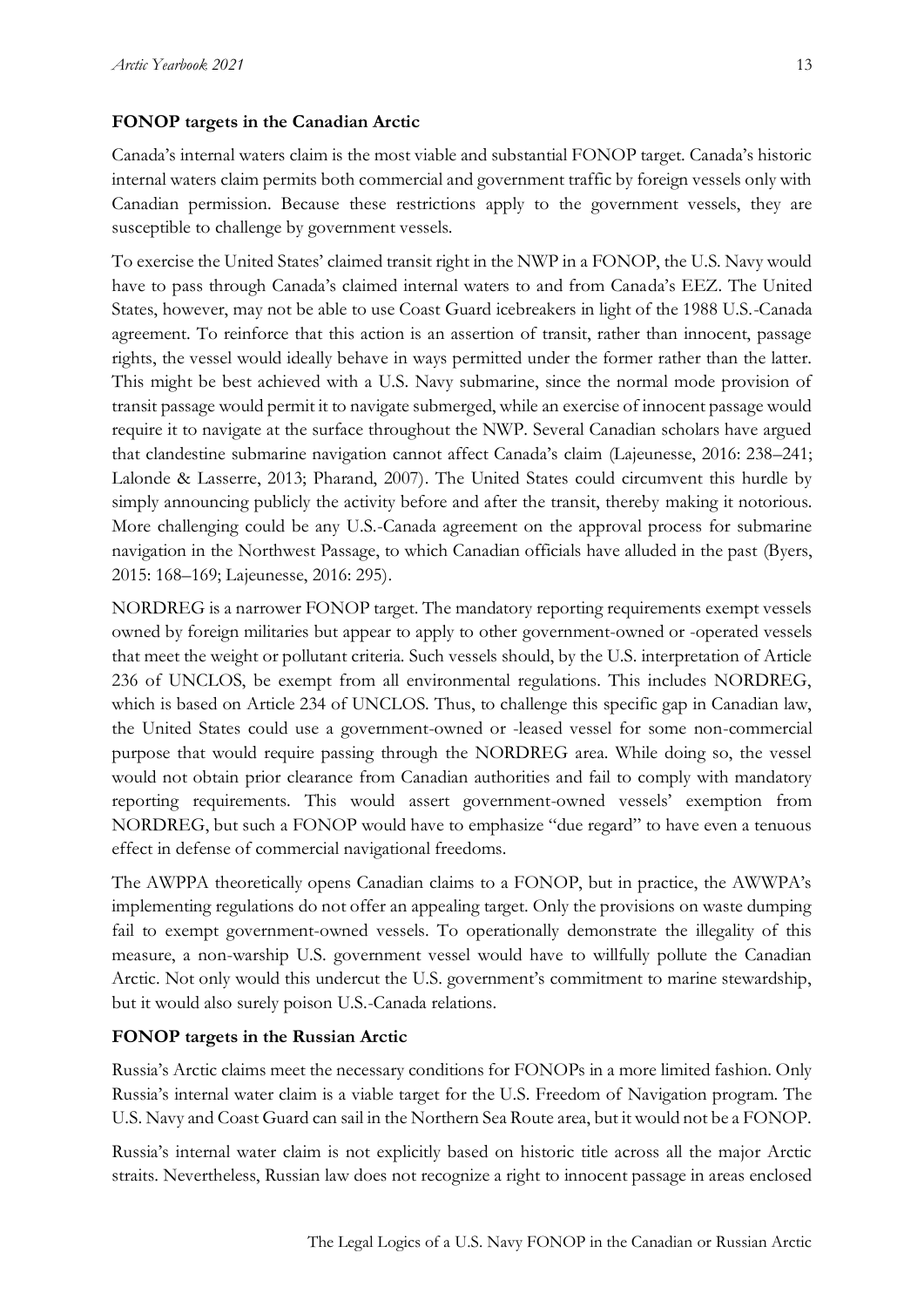by straight baselines but previously territorial or high seas. Since this deprives all vessels, including government ones, of possible innocent passage or transit passage rights, it can be challenged by a U.S. government vessel.

The official U.S. claim is that the Russian Arctic straits are straits used for international navigation where transit passage applies. To operationally assert the United States' claimed right to transit passage, the U.S. Navy would have to pass through Russia's internal waters to and from the Russian EEZ. As in the Canadian case, the challenge would be in distinguishing this action from innocent passage. Again, a notorious transit by a submerged submarine might offer the best avenue, but it would be operationally challenging.

The NSR, as currently codified, offers no opening for a U.S. FONOP. The measures apply only to commercial vessels—foreign sovereign immune vessels are exempt from the NSR provisions codified in various Russian laws and decrees. Overwhelming evidence indicates that warships, military auxiliaries, and other government vessels in non-commercial service are not subject to NSR regulations. Russian officials, judging by their statements and legislative proposals, share this position. The only conceivable approach would be for a U.S. government-owned vessel to engage in commercial activity, pass through the NSR area, and defy the regulations. Such defiance could include refusing to obtain prior notice, not engaging Russian icebreakers, or not carrying insurance.

# **Conclusion**

Based on the analysis here, the U.S. Navy will find precious little in the Arctic to target in a FONOP.

Because Russia's Northern Sea Route regime applies to commercial vessels, a U.S. FONOP by a government ship against the NSR regime would have no legal effect. The U.S. Navy or Coast Guard could sail there—but it would not be a FONOP. The United States could target only Russia's internal waters policy in the Russian Arctic straits, although this would secure rights for both government and commercial traffic. If the United States or Asian states, for that matter, are concerned about Russian restrictions on commercial navigation, they would need to rely purely on diplomatic protests, or conceive of new ways to protest with commercial, rather than government, vessels.

Since Canada's Arctic maritime claims impose significant constraints on both government and commercial vessels, any U.S. Arctic FONOP would be of greatest utility against Canada. Canada's internal water claim is expansive, and the United States' counter-position affords significant rights to both government and commercial users. Canadian restrictions covering the EEZ, however, only partially apply to government vessels, and only government vessels would benefit from the FONOP. A Canadian FONOP would have significant diplomatic costs. Such an action would rip open the dispute that Ottawa and Washington have successfully managed since 1988.

Finally, journalists and legal scholars need to press policymakers and analysts calling for an Arctic FONOP to explicitly identify what precisely such an action would target. FONOPs are a common policy prescription, but they can happen only where the operation resists an actual legal claim applying to a warship. In the Arctic, this drives the United States toward a FONOP against Canada and offers little purchase against Russian claims.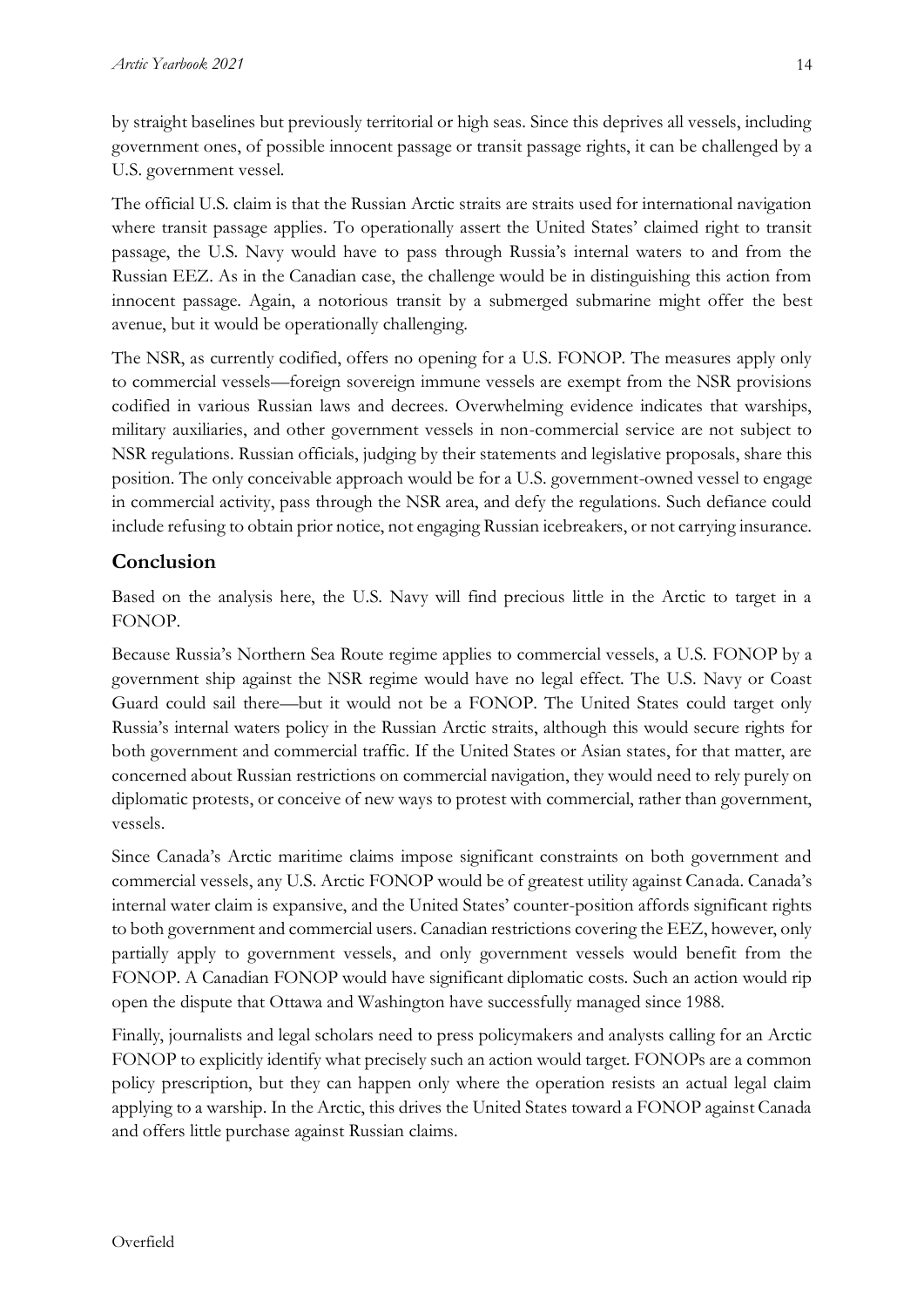## **Notes**

- 1. The author would like to thank Devon Colmer, Samuel Byers, Andrei Todorov, and the two anonymous reviewers for their comments and suggestions. A further thanks to Devon Colmer for his table-making expertise.
- 2. These reports note which claims were protested multiple times in a single fiscal year, but do not provide specific counts of how many times certain claims were challenged. Thus, DoD statistics somewhat underplay how common challenges are to internal water claims, and restrictions on innocent passage and military activities are in the DoD FONOP repertoire. Still, these data corroborate the point that the FONOP program targets excessive claims that affect naval vessels.
- 3. Before 2005, most of these claims were claims to territorial seas wider than 12 nautical miles. Since 2005, these claims revolve more around territorial sea claims from features not entitled to such.
- 4. Innocent passage rights permit free and expeditious movement by vessels through any state's territorial sea, provided the vessel refrains from certain behaviors. The coastal state may temporarily suspend innocent passage for security reasons.
- 5. It is not clear why the United States views international strait and internal water status as mutually exclusive in light of Article 35(a) of UNCLOS. Furthermore, the right to transit passage may not apply to some of the Russian Arctic straits due to the exception in Article 38 (1) UNCLOS for straits between an island and the mainland where a navigationally equivalent route exists seaward of the island.

### **References**

- Aceves, W. J. (1995). The Freedom of Navigation Program: A Study of the Relationship between Law and Politics. *Hastings International and Comparative Law Review*, *19*(2), 259–326.
- AN AGREEMENT BETWEEN: The Inuit of the Nunavut Settlement Area as represented by the Tungavik Federation of Nunavut AND: Her Majesty The Queen in Right of Canada, (1993). https://nlca.tunngavik.com/
- Arctic Shipping Safety and Pollution Prevention Regulations, SOR/2017-286 (2017). https://laws-lois.justice.gc.ca/eng/regulations/SOR-2017-286/FullText.html
- Arctic Waters Pollution Prevention Act, R.S.C., 1985, c. A-12 (1985). https://lawslois.justice.gc.ca/eng/acts/A-12/page-2.html#h-5791
- Arctic Waters Pollution Prevention Regulations, C.R.C., c. 354 (1978). https://lawslois.justice.gc.ca/eng/regulations/C.R.C.,\_c.\_354/FullText.html
- Bouffard, T. J. (2021). *A Developing Maritime Operational Environment: Forward Presence and Freedom of Navigation in the Arctic* (p. 22). North American and Arctic Defense and Security Network.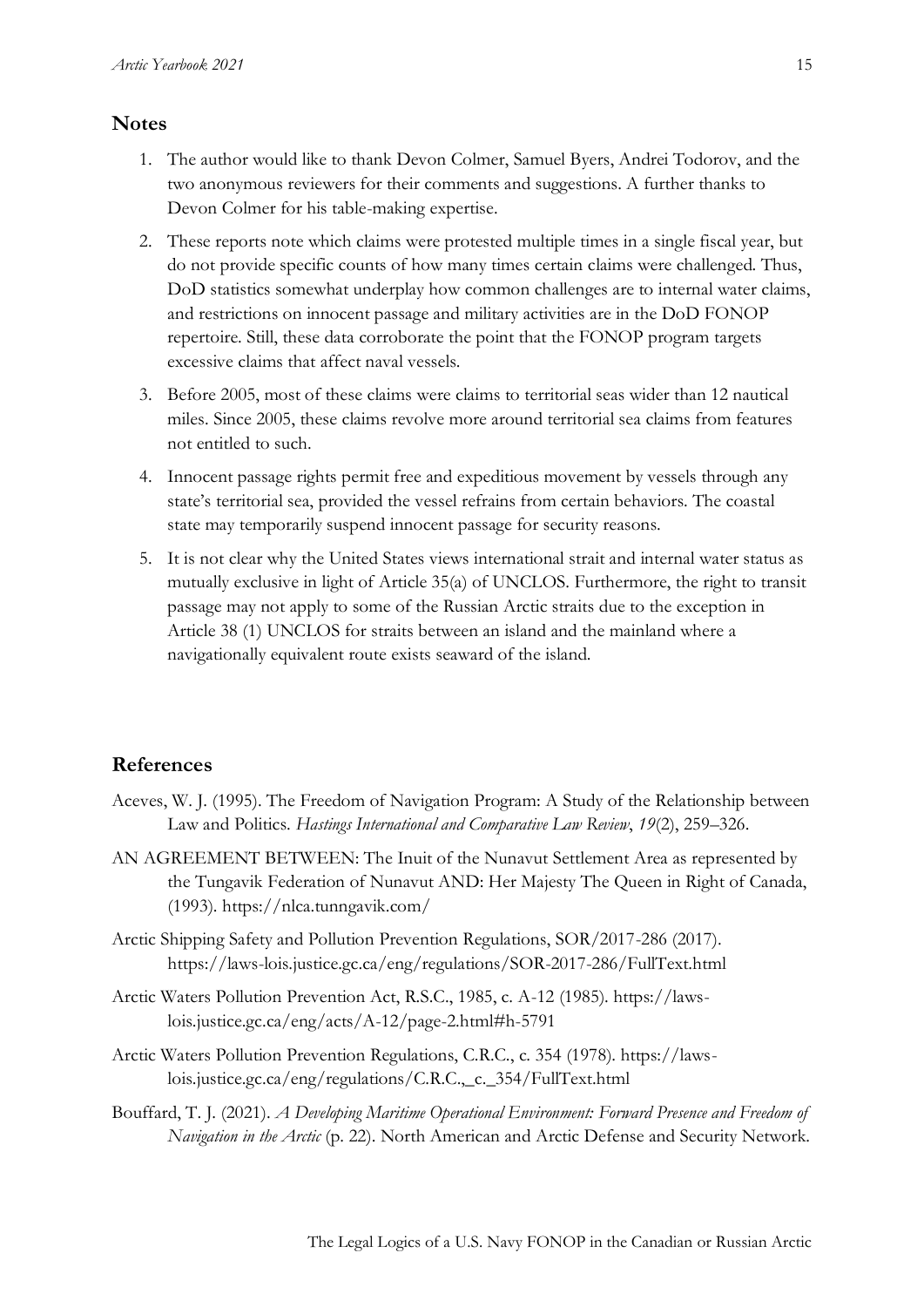- Brubaker, R. D. (1999). The Legal Status of the Russian Baselines in the Arctic. *Ocean Development & International Law*, *30*(3), 191–233. https://doi.org/10.1080/009083299276168
- Buchanan, E., & Strating, B. (2020, November 5). *Why the Arctic is Not the 'Next' South China Sea*. War on the Rocks. http://warontherocks.com/2020/11/why-the-arctic-is-not-the-nextsouth-china-sea/
- Byers, M. (2015). International law and the responsibility to protect. In C. Chinkin & F. Baetens (Eds.), *Sovereignty, Statehood and State Responsibility* (pp. 23–50). Cambridge University Press. https://doi.org/10.1017/CBO9781107360075.006
- Canada Shipping Act, 2001, S.C. 2001, c. 26 (2001).
- Chapter 12: Territorial Regimes and Related Issues. (2016). In *Digest of United States Practice in International Law, 2015*. https://2009-2017.state.gov/s/l/2015/index.htm
- Conley, H., & Melino, M. (2020). *America's Arctic Moment: Great Power Competition in the Arctic to 2050*. Center for Strategic & International Studies.
- *Cumulative digest of United States Practice in International Law, 1981-1988* (Vol. 2). (1993). Office of the Legal Adviser, Dept. of State.
- Fahey, S. (2018). Access Control: Freedom of the Seas in the Arctic and the Russian Northern Sea Route Regime. *Harvard National Security Journal*, *9*, 154–200.
- International Law Commission. (1962). Juridical régime of historic waters, including historic bays. In International Law Commission, *Yearbook of the International Law Commission 1962, Vol. II* (pp. 1–26). UN. https://doi.org/10.18356/2d2e2f23-en
- Joyner, C. (2001). The Status of Ice in International Law. In A. G. O. Elferink & D. R. Rothwell (Eds.), *The Law of the Sea and Polar Maritime Delimitation and Jurisdiction* (pp. 23–48). Martinus Nijhoff Publishers.
- Kraska, J. (2015). The Northern Canada Vessel Traffic Services Zone Regulations (Nordreg) and the Law of the Sea. *The International Journal of Marine and Coastal Law*, *30*(2), 225–254. https://doi.org/10.1163/15718085-12341349
- Lajeunesse, A. (2016). *Lock, Stock, and Icebergs: A History of Canada's Arctic Maritime Sovereignty*. UBC Press.
- Lalonde, S. (2018). *The Debate Over the Legal Status of the Northwest Passage*. Standing Committee on Foreign Affairs and International Development of the House of Commons. https://sencanada.ca/content/sen/committee/421/ARCT/Briefs
- Lalonde, S. (2020). The Northwest Passage. In *Canada and the Maritime Arctic: Boundaries, Shelves, and Waters* (pp. 107–162). North American and Arctic Defense and Security Network.
- Lalonde, S., & Lasserre, F. (2013). The Position of the United States on the Northwest Passage: Is the Fear of Creating a Precedent Warranted? *Ocean Development & International Law*, *44*(1), 28–72. https://doi.org/10.1080/00908320.2012.726832

Maritime Zones of Maldives Act No. 6/96, (1996).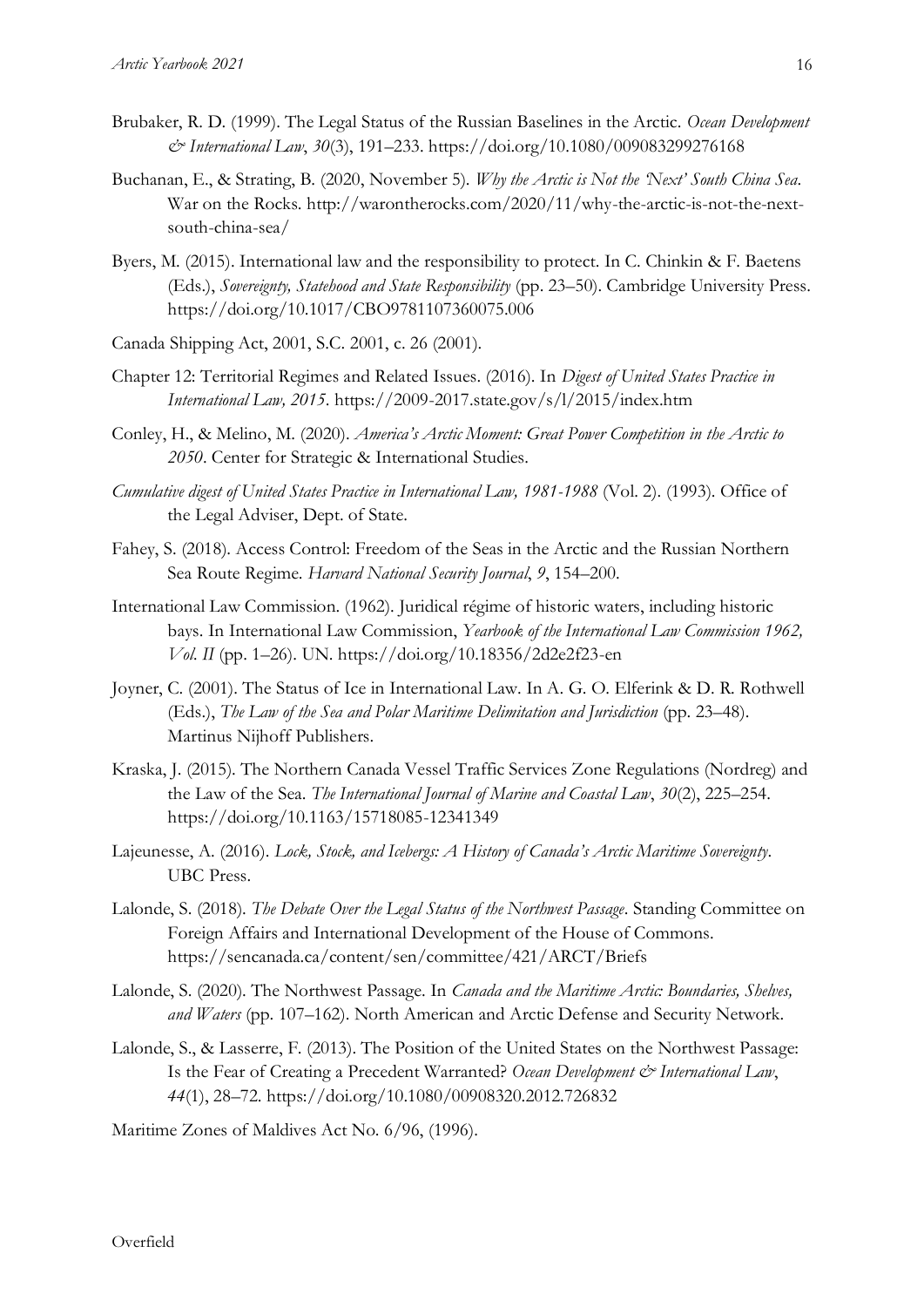- McCleary, P. (2021, January 5). Navy Secretary: US Plans Patrols Near Russian Arctic Bases. *Breaking Defense*. https://breakingdefense.com/2021/01/navy-secretary-us-patrols-nearrussian-arctic-bases/
- McDorman, T. (2015). Sovereign Immune Vessels: Immunities, Responsibilities and Exceptions. In H. Ringbom (Ed.), *Jurisdiction over ships: Post-UNCLOS developments in the law of the sea* (pp. 82–104). Brill | Nijhoff.
- McDorman, T. (2020). Old Issues and New Developments Respecting International Navigational Rights and Obligations in Arctic Waters. In K. Zou (Ed.), *The Belt and Road Initiative and the Law of the Sea* (pp. 41–55). Brill | Nijhoff.
- Morgunov, B., Zhuravleva, I., & Melnikov, B. (2021). The Prospects of Evolution of the Baseline Systems in the Arctic. *Water*, *13*(8), 1082. https://doi.org/10.3390/w13081082
- Northern Canada Vessel Traffic Services Zone Regulations, Pub. L. No. P.C. 2010-732 2010-06- 10 (2010). https://laws-lois.justice.gc.ca/eng/regulations/SOR-2010-127/FullText.html
- Pharand, D. (1987). Canada's Sovereignty over the Newly Enclosed Arctic Waters. *Canadian Yearbook of International Law/Annuaire Canadien de Droit International*, *25*, 325–344.
- Pharand, D. (2007). The Arctic Waters and the Northwest Passage: A Final Revisit. *Ocean Development*  $\mathcal{Q}^*$  *International Law, 38(1–2), 3–69.* https://doi.org/10.1080/00908320601071314
- Proelss, A., Maggio, A. R., Blitza, E., & Daum, O. (Eds.). (2017). *United Nations Convention on the Law of the Sea: A commentary*. C.H. Beck ; Hart ; Nomos.
- Roach, J. A., & Smith, R. W. (1994). Maintaining Freedom of the Seas. *International Law Studies*, *66*, 3–9.
- Schreiber, M. (2019, July 24). *How geopolitics complicate the U.S. Navy's plans for major Arctic operations*. ArcticToday. https://www.arctictoday.com/how-geopolitics-make-u-s-navy-plans-formajor-arctic-operations-so-complicated/
- Solski, J. J. (2019, May 31). Navigational rights of warships through the Northern Sea Route (NSR) – all bark and no bite? *The NCLOS Blog*. https://site.uit.no/nclos/2019/05/31/navigational-rights-of-warships-through-thenorthern-sea-route-nsr-all-bark-and-no-bite/
- Solski, J. J. (2021). The Genesis of Article 234 of the UNCLOS. *Ocean Development & International Law*, *52*(1), 1–19. https://doi.org/10.1080/00908320.2020.1835026
- Stephens, D. (2012). The Legal Efficacy of Freedom of Navigation Assertions. *International Law Studies*, *80*, 235–256.
- Territorial Sea Geographical Coordinates (Area 7) Order, P.C. 1985-2739 (1985). https://lawslois.justice.gc.ca/eng/regulations/SOR-85-872/page-1.html
- Todorov, A. (2017). The Russia-USA legal dispute over the straits of the Northern Sea Route and similar case of the Northwest Passage. *Arctic and North*, *29*, 74–89. https://doi.org/10.17238/issn2221-2698.2017.29.74